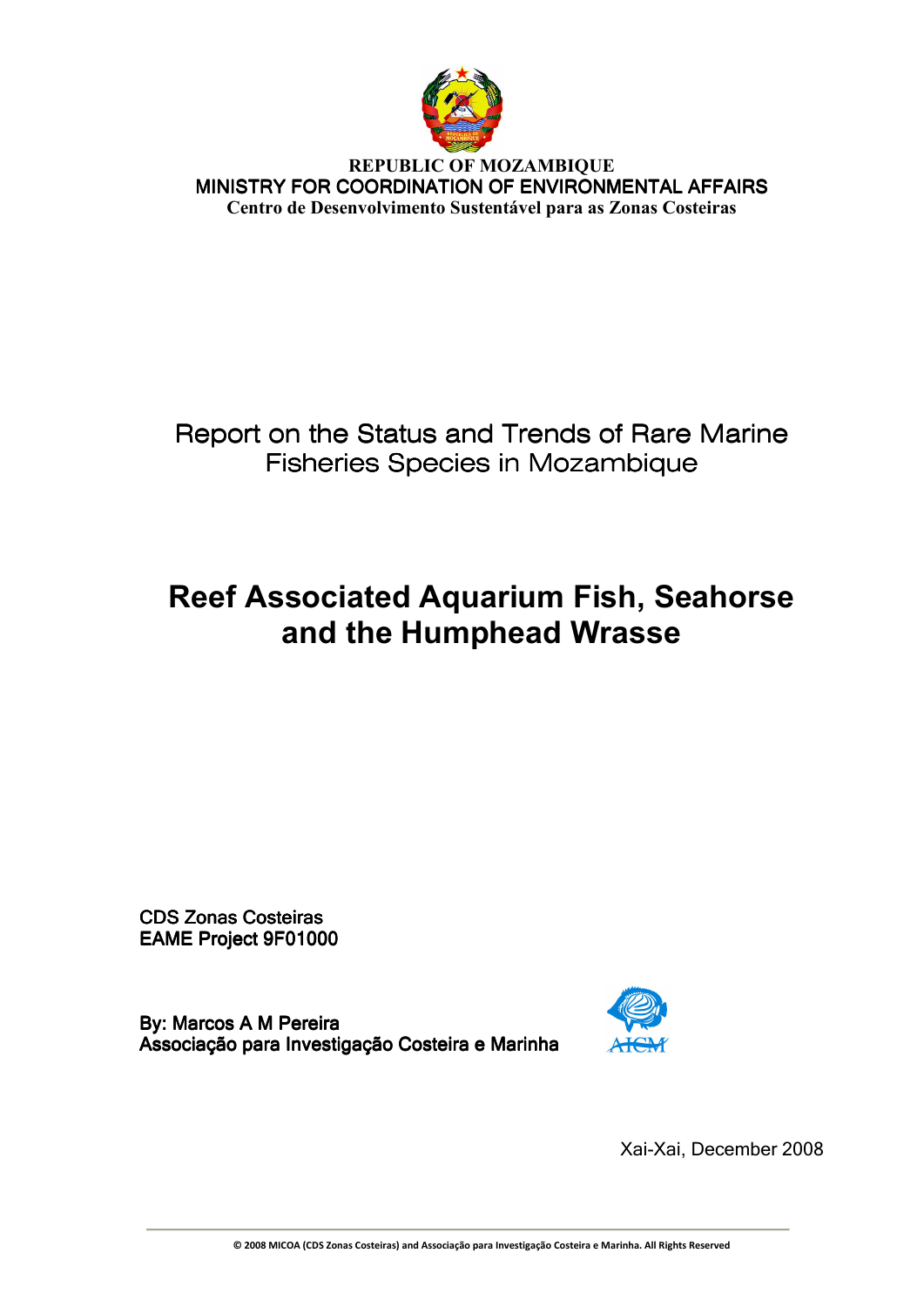Report on the Status and Trends of Rare Marine Fisheries Species in Mozambique

# **Reef Associated Aquarium Fish, Seahorse and the Humphead Wrasse**

CDS Zonas Costeiras Costeiras EAME Project 9F01000

Prepared by: Marcos A M Pereira, MSc. Associação para Investigação Costeira e Marinha, Maputo.

# **Suggested Citation:**

Pereira, M. A. M. (2008). Report on the Status and Trends of Rare Marine Fisheries Species in Mozambique: Reef Associated Aquarium Fish, Seahorse and the Humphead Wrasse. 15 pp. CDS Zonas Costeiras/MICOA.

This report constitutes AICM's Unpublished Report  $N^{\circ}$  7.

Xai-Xai, December 2008

**© 2008 MICOA (CDS Zonas Costeiras) and** Associação para Investigação Costeira e Marinha. All Rights Reserved

**© 2008 MICOA (CDS Zonas Costeiras) and Associação para Investigação Costeira e Marinha. All Rights Reserved**

i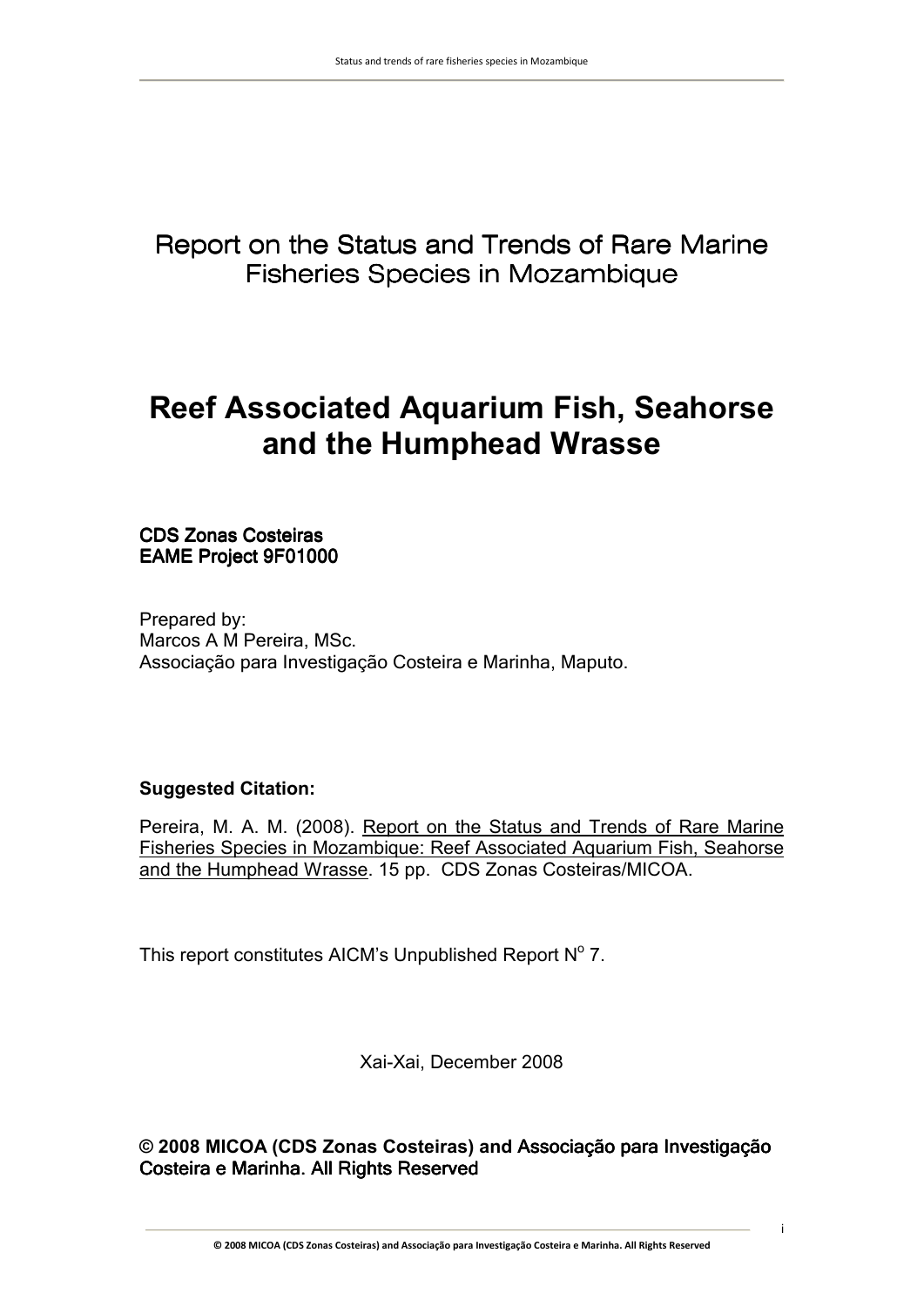# **Acronyms**

- AICM Association for Coastal and Marine Research
- CDS-ZC Center for Sustainable development of Coastal Zones
- CITES Convention for the International Trade of Endangered Species
- DINAP National Directorate for Fisheries Administration
- DINATEF National Directorate for land and Forests
- IIP National Institute for Fisheries Research
- MICOA Ministry for the Co-ordination of Environmental Affairs
- SCUBA Self-sustained underwater breathing apparatus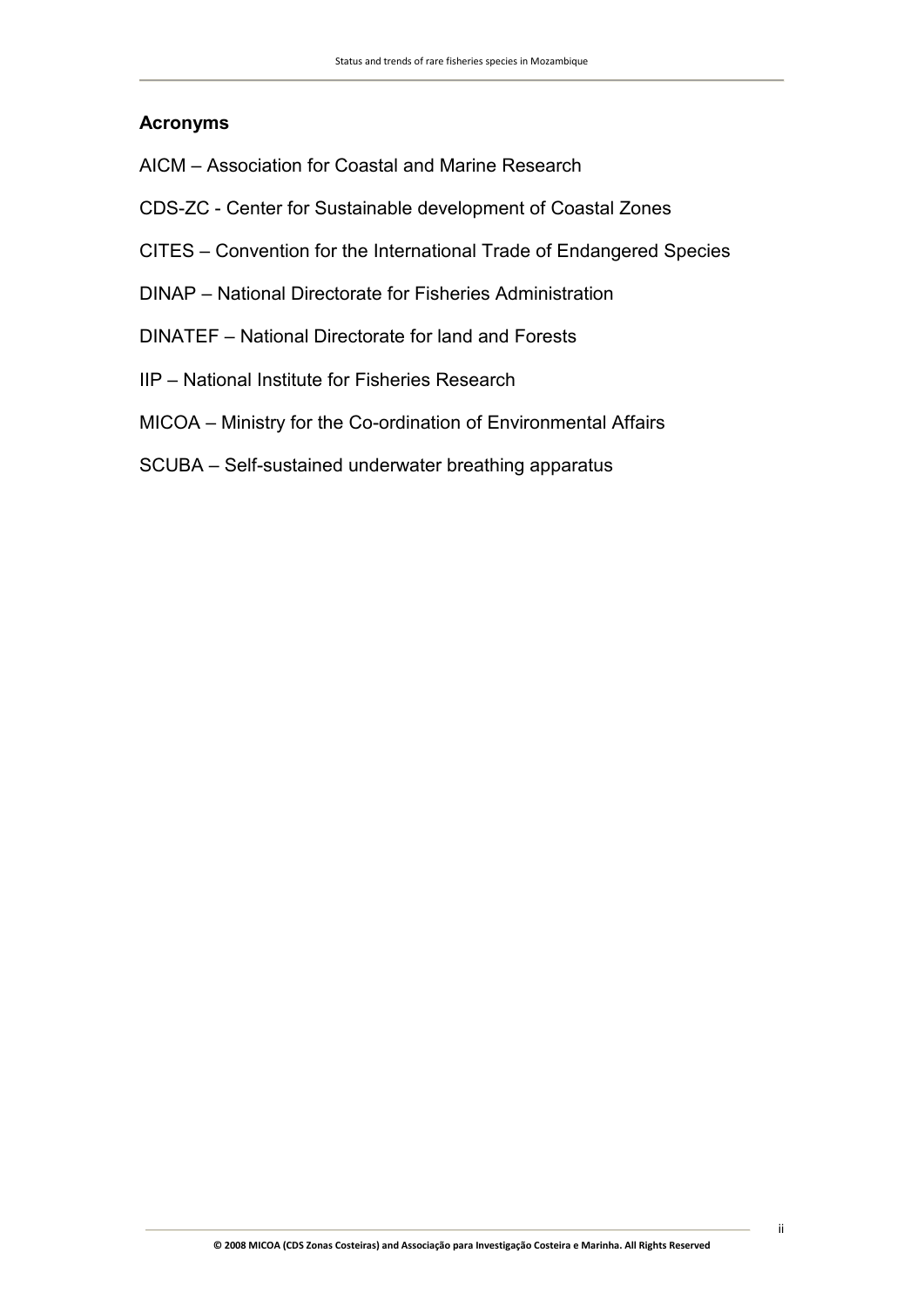# **Table of Contents**

| Acronyms                                   | ii |
|--------------------------------------------|----|
| 0.0. Executive Summary                     | iv |
| 1.0. Introduction                          | 01 |
| 2.0. Reef-associated Aquarium Fish         | 02 |
| 3.0. Seahorses (Hippocampus spp.)          | 06 |
| 4.0. Humphead Wrasse (Cheilinus undulatus) | 08 |
| 5.0. Conclusion and Recommendations        | 10 |
| 6.0. Acknowledgements                      | 10 |
| 7.0. References                            | 11 |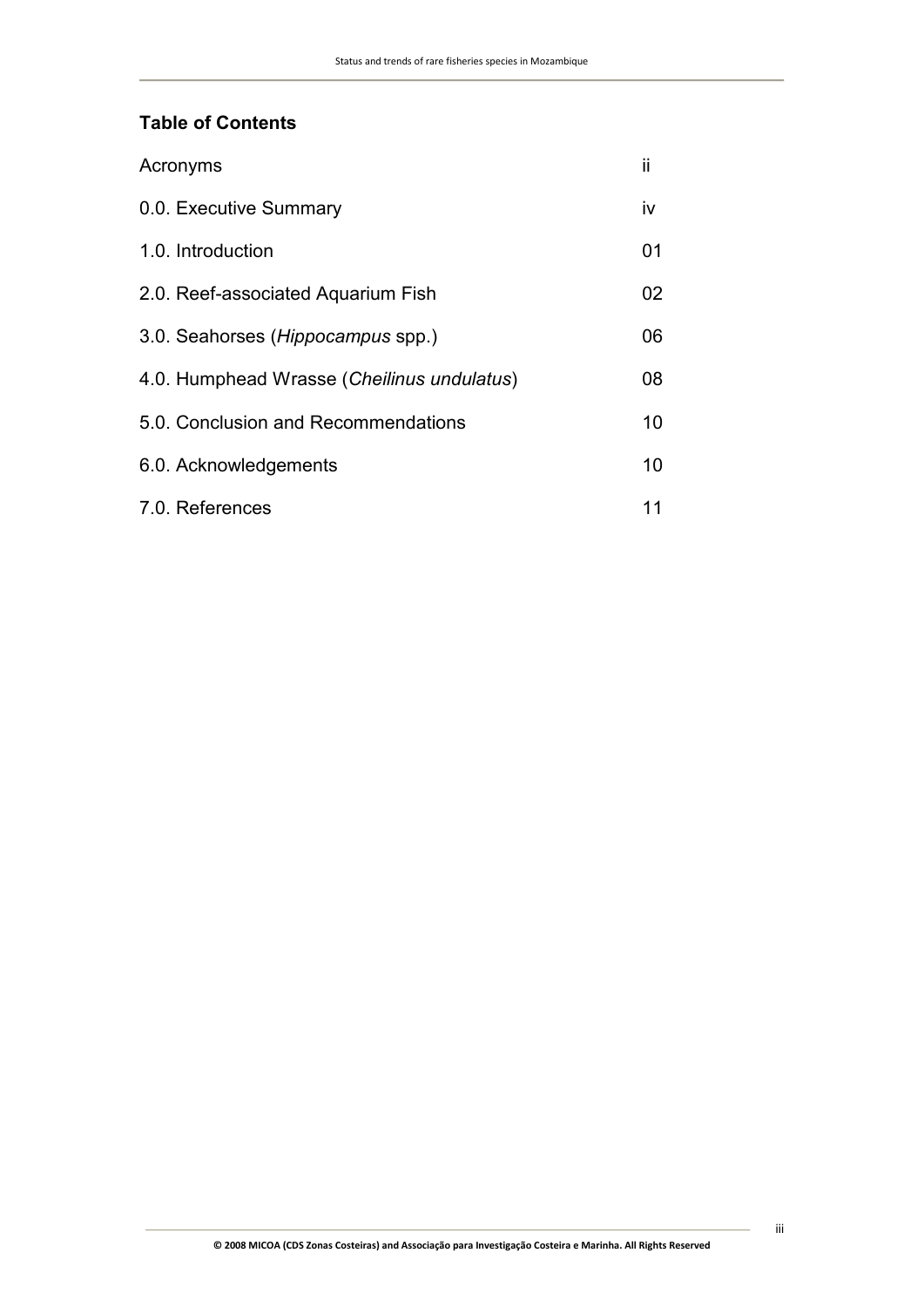# **0.0. Executive Summary**

Comparatively to other common, high commercially valued edible fish species, rare fisheries species such as seahorses (*Hippocampus* spp.), the humphead wrasse (*Cheilinus undulatus*) or ornamental fishes are poorly studied, under ill-defined management and protection schemes in Mozambique. This report, presents the results of a literature evaluation of the status of these species in Mozambique. It was commissioned by the Center for Sustainable Development of Coastal Zonas (MICOA) and had the following objectives:

- i) To describe the rare fisheries species including aquarium fish, seahorses, humphead wrasse in Mozambique;
- ii) To describe the status, distribution, legal protection cover and uses including commercialisation of those species.

Data was collected through searches of both grey and peer-reviewed literature. Additionally, requests for information were sent to relevant governmental agencies and tourism operators along the coast.

The diversity of the country's reef-associated fish fauna is high (+900 species) and so is the number of species potentially important for the ornamental trade (ca. 500). Currently, no large-scale exploitation is underway and only smallscale experimental activities are being carried out. A handful number of individuals and restaurants keep reef-associated fishes in small-sized tanks  $(<1000$  I).

About 30 species of pipefishes and seahorses have been identified in Mozambique, but only two seahorse species (*H*. *borboniensis* and *H*. *camelopardalis*) have been confirmed to occur in the country and two other (*H. fuscus* and *H. histrix*) are suspected to occur and await confirmation. Seahorses are distributed throughout the country in very low numbers at any particular location. A decline is apparent from certain locations but this needs to be quantitatively verified. Seahorses are typical sold as souvenirs but export of dried specimens to the medicinal Asian market may also occur.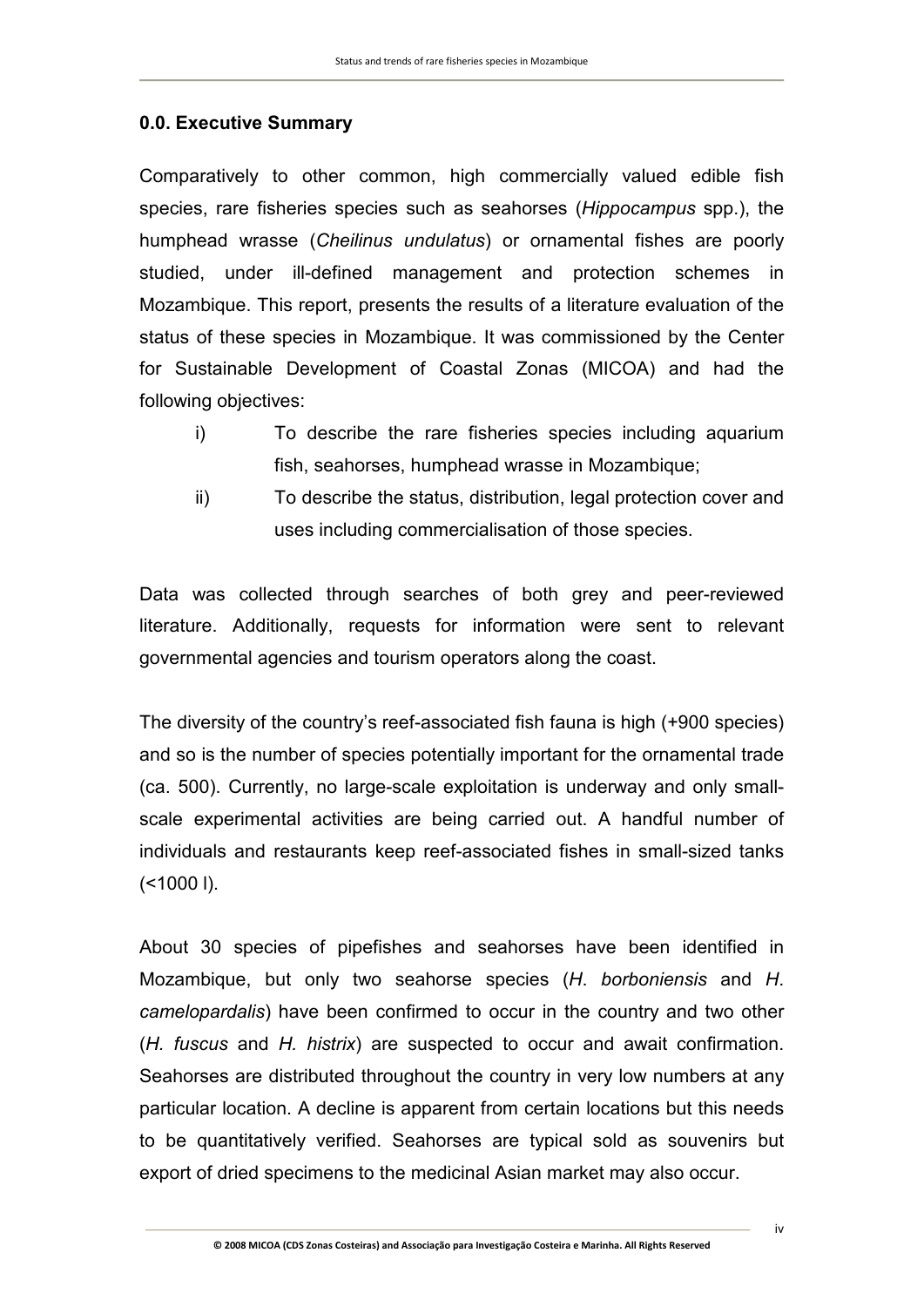The humphead wrasse is distributed from Inhambane northwards and occurs in very low numbers in the southern part of the country. In the northern part this species is relatively more common. Very few published information information is available in the literature about this species.

None of the species discussed is currently under any form of legal protection in the country, despite the fact that both seahorses and the humphead wrasse were included, in 2004, in Appendix II of the CITES convention. Urgent population assessments are needed for these species, especially seahorses and the humphead wrasse, including their distribution, threats and conservations status. A rigours control and monitoring should be enforced on the reef-associated aquarium fish experimental fishery, in order to provide the much sough-after information to feed into management and conservation of these resources.

v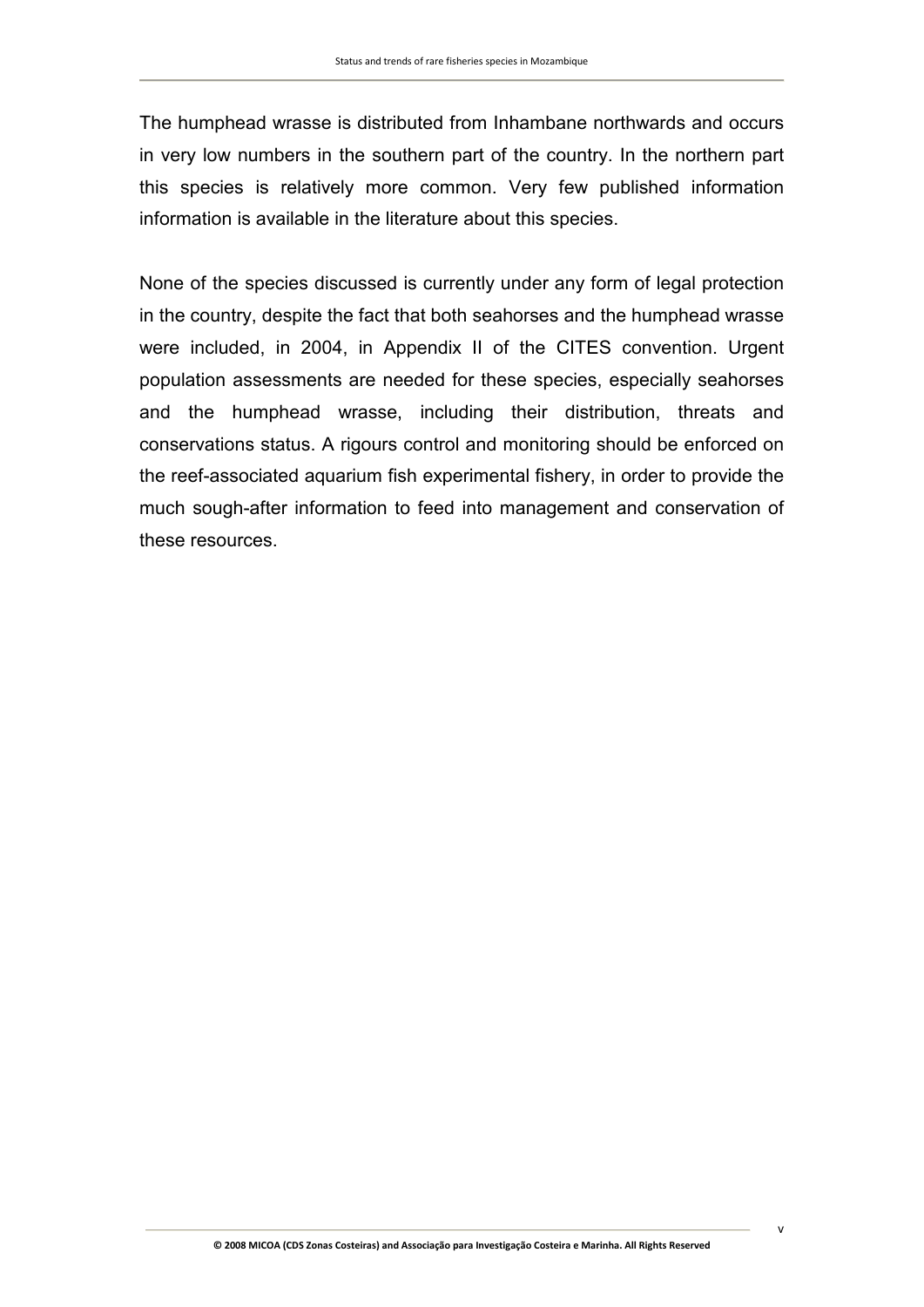# **1.0. Introduction**

Throughout the ca. 2770 km of coastline, Mozambique possesses a great number of marine and coastal biological resources that are of vital importance to almost half of the country's population. Finfish constitutes the major source of animal protein for these communities. For example, the subsistence and artisanal sub-sectors contribute to as much as 70% of the total annual catches (Palha de Sousa, 1996).

While there is a relative bulk of information published on the most common, high commercially valued edible fish species in the country, rare fisheries species such as seahorses (*Hippocampus* spp.), the humphead wrasse (*Cheilinus undulatus*) or ornamental fishes are poorly studied, under illdefined management and protection schemes. Among these, ornamental fishes have probably received the most attention in Mozambique (e.g. Brichard, 1980; Eichler, 1981; Rodrigues & Motta, 1998; Motta, 2000; Whittington *et al*., 2000). Live fish for the aquarium trade used to be exported in relatively small amounts from Cabo Delgado and Inhambane up until 1999, when a 2-year moratorium was established by the Ministry of Agriculture and Fisheries due to complaints by tourism operators from Inhambane. These were directed towards the methods and general operation of collection and trade by a company (Monfic, Lda.) operating in the area (Rodrigues & Motta, 1998; Motta, 2000; Whittington *et al*., 2000).

This report, presents the results of a literature evaluation of the status of these species in Mozambique. It was commissioned by the Center for Sustainable Development of Coastal Zonas (MICOA) and had the following objectives:

- iii) To describe the rare fisheries species including aquarium fish, seahorses, humphead wrasse in Mozambique;
- iv) To describe the status, distribution, legal protection cover and uses including commercialisation of those species.

Data was collected through searches of both grey and peer-reviewed literature. These were not very successful, especially at providing information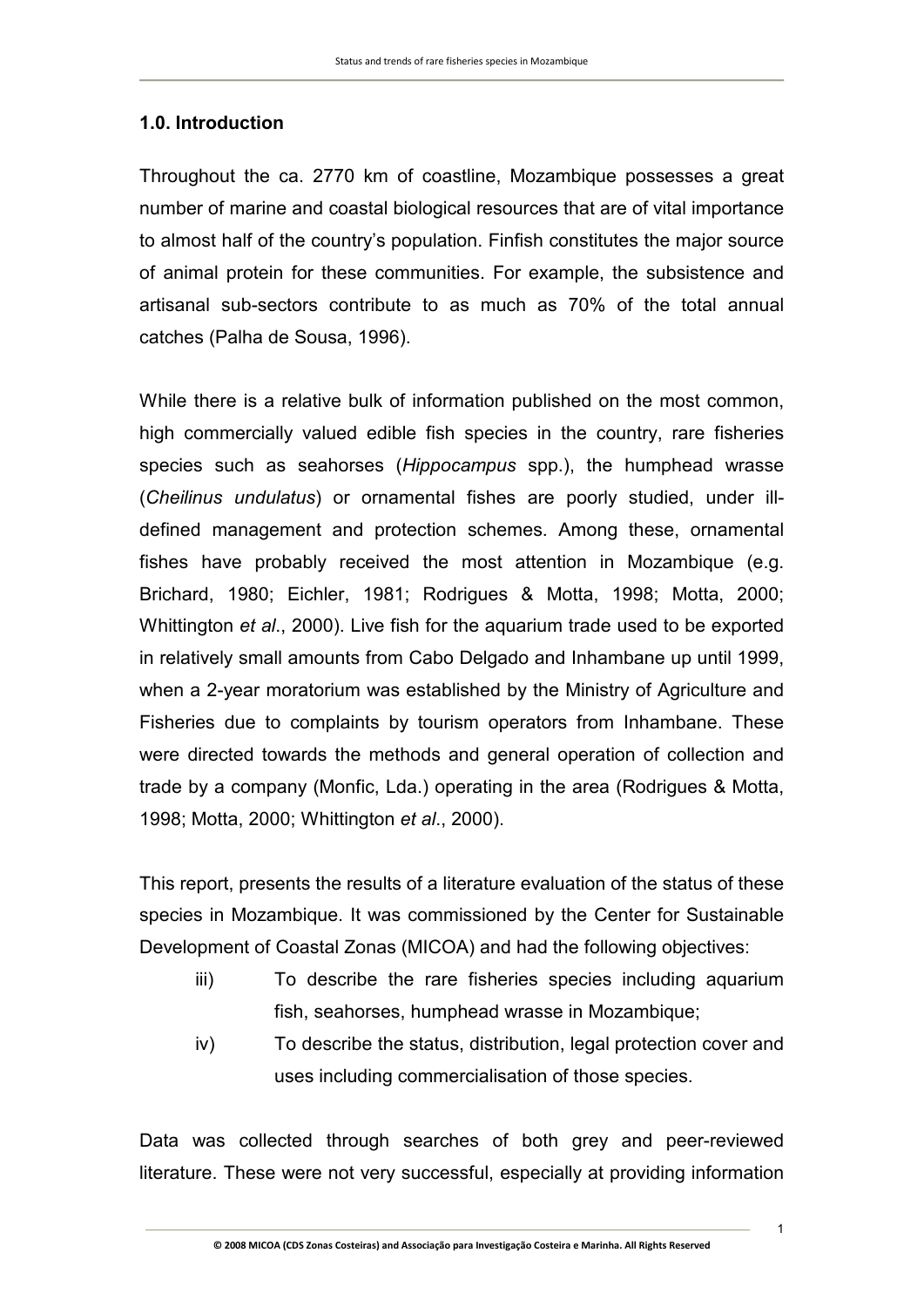at local level. Additionally, requests for information were sent to relevant governmental agencies (i.e. National Directorate for Fisheries Administration and the National Institute for Fisheries Research both at the Ministry of Fisheries, and the National Directorate for Land and Forests at the Ministry for Agriculture and Rural Development – CITES focal point in Mozambique). A short questionnaire (Annex 1) was produced and sent to various tourism operators along the coast. A total of nine questionnaires were filled and returned. Interviews were also conducted with several relevant individuals with experience in the subject.

#### **2.0. Reef-Associated Aquarium Fish**

A total of 942 species of reef-associated fishes have been identified in Mozambique, of which, about 500 are potentially important for the aquarium trade (Pereira, 2000; Tupper *et al*., 2008). The most important families include Pomacentridae (damselfishes), Pomacanthidae (angelfishes), Chaetodontidae (butterflyfishes), Serranidae (rockcods and sea goldies), Labridae (wrasses) among other families.

These species occur throughout the country, concurrently with the distribution of true coral reefs (in the northern part of the country) and subtidal rocky reefs, colonised by coral colonies in the south (Schleyer *et al*., 1999; Rodrigues *et al*., 2000; Figure 1) and constitute one of the main attractions for the recreational SCUBA diving community (Pereira & Schleyer, 2005). Other species occurring on seagrass beds (e.g. apogonids) have also potential as a commercially-valuable aquarium species.

Currently, two restaurants in Maputo display aquarium reef-associated fishes in glass tanks of ca. 800 litres (Figure 2). A total of 14 species were observed (Annex 2), with one housing seven species and the other eight with a total of about 10 specimens each. Interviews were conducted to the managers/owners of the restaurants.

2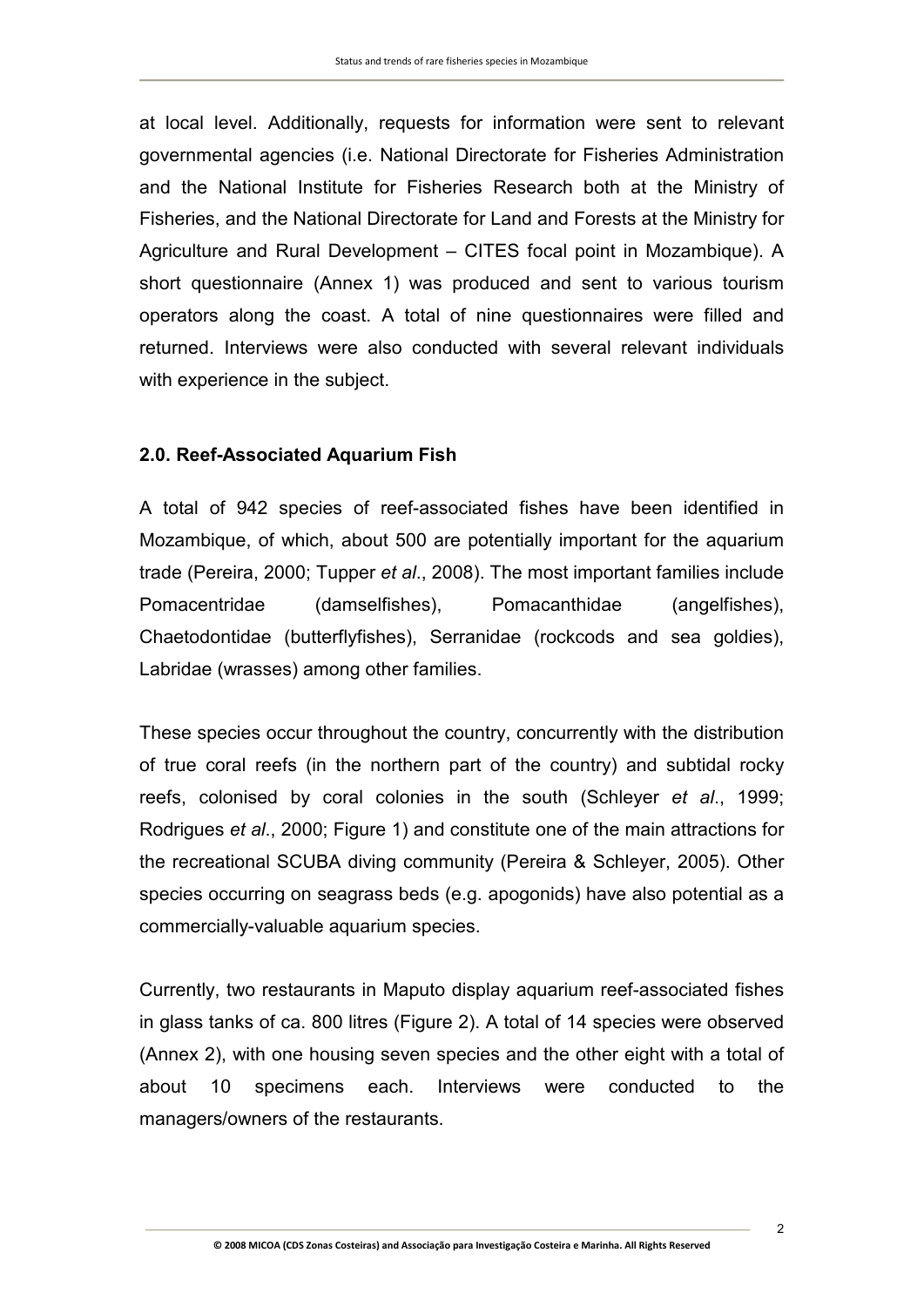

**Figure 1. Distribution of coral reefs in Mozambique (adapted from Rodrigues** *et al***., 2000). Red line represent subtidal rocky reef colonized to a varying degree by coral colonies, while green line represent true (biogenic) coral reefs. Dots represent locations were questionnaires were received from. From north to south: (1) Vamizi island and Quilalia; (2) Pemba; (3) Bazaruto Archipelago/Cabo de São Sebastião; (4) Tofo and Paindane; and (5) Ponta do Ouro.** 



**Figure 2. Reef fishes displayed at a restaurant aquarium in Maputo (Photo: Dalila Narane).** 

**© 2008 MICOA (CDS Zonas Costeiras) and Associação para Investigação Costeira e Marinha. All Rights Reserved**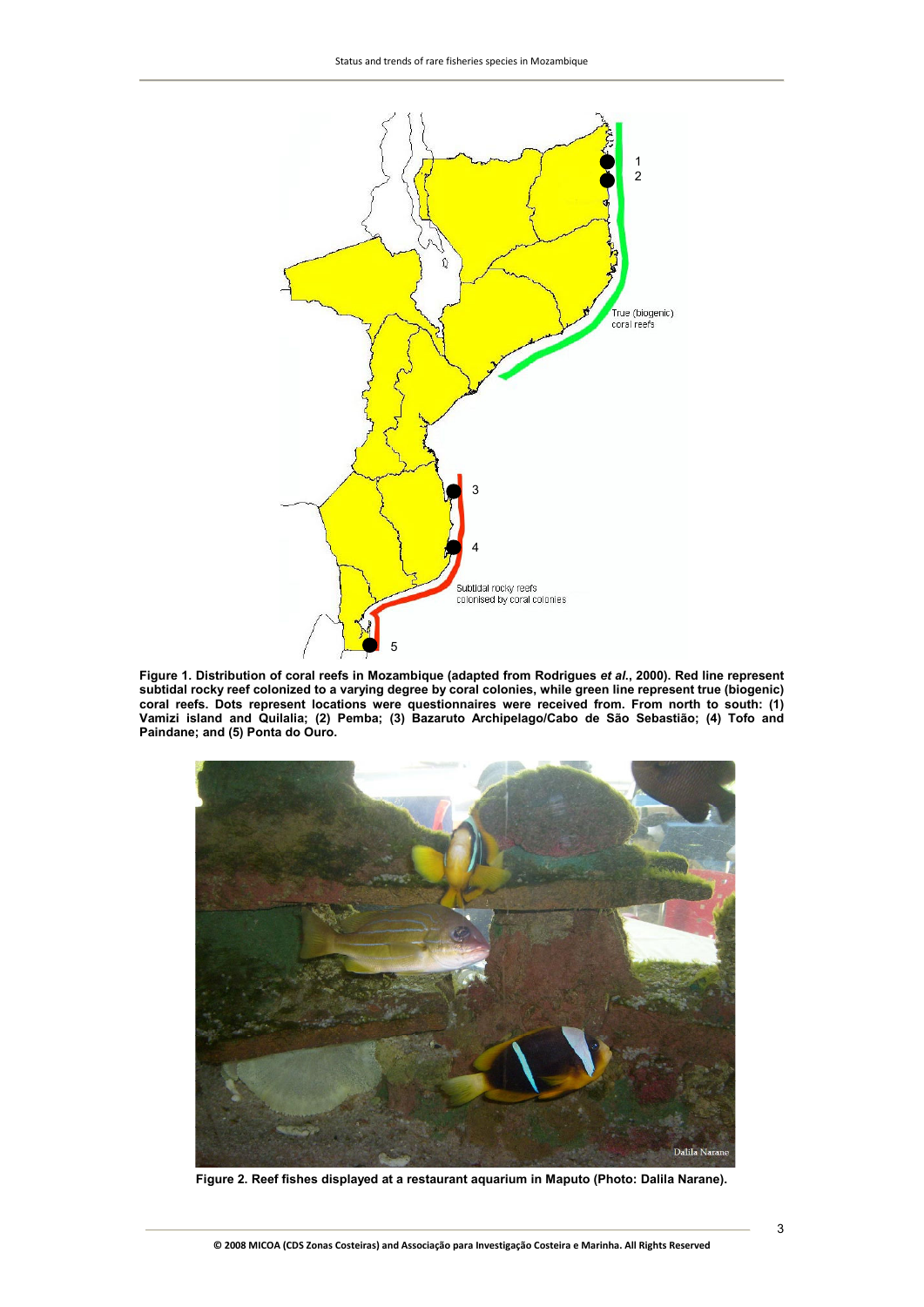The source of these fish was not disclosed and the people interviewed were somehow evasive and not very willing to discuss the issue. The specimens were acquired locally, probably trough individual collectors of wild specimens, or through Aquariana, Lda. This, according to the licensing authority (the National Directorate of Fisheries Administration), is the only licensed company to trade aquarium reef fish as part of an experimental project aimed at obtaining further information. A total of 55 specimens, from 18 species (Table 1), were reportedly caught and traded in 2008 by this company. The company does not collect the fish *per se*. According to one employee interviewed, the fish are purchased to fishermen at Inhaca island, and only live by-catch from the beach seine net is kept and traded.

This probably explains the fact that a large number of species in reduced number of individuals was traded and also the fact that no stock is kept by the company. While the terms of the license were not disclosed to the authors, the experimental process does not seem to be closely monitored by the authorities. The number of fish collected and traded is very small and there are problems with fish identification (Table 1), which warrant a closer attention from the authorities.

From the questionnaires filled and returned from tourism operators along the coast, it seems that this activity is restricted to the one already discussed. There are no reports of individuals collecting and/or selling reef-associated aquarium fish from Ponta do Ouro, Tofo, Paindane, Cabo de São Sebastião, Pemba, Quilalia or Vamizi. While some individuals in Maputo, keep marine fish in aquariums at their homes, this practice does not seem to be widespread as maintenance costs and difficulties of maintaining a saltwater fish tank are high.

The collection, trade and export of the ornamental fish industry was unregulated until 1999 when a two-year moratorium by the Ministry of Agriculture and Fisheries was introduced and later reinforced by a Ministerial Decree (of 23 April 2002) which, prohibits the collection of reef and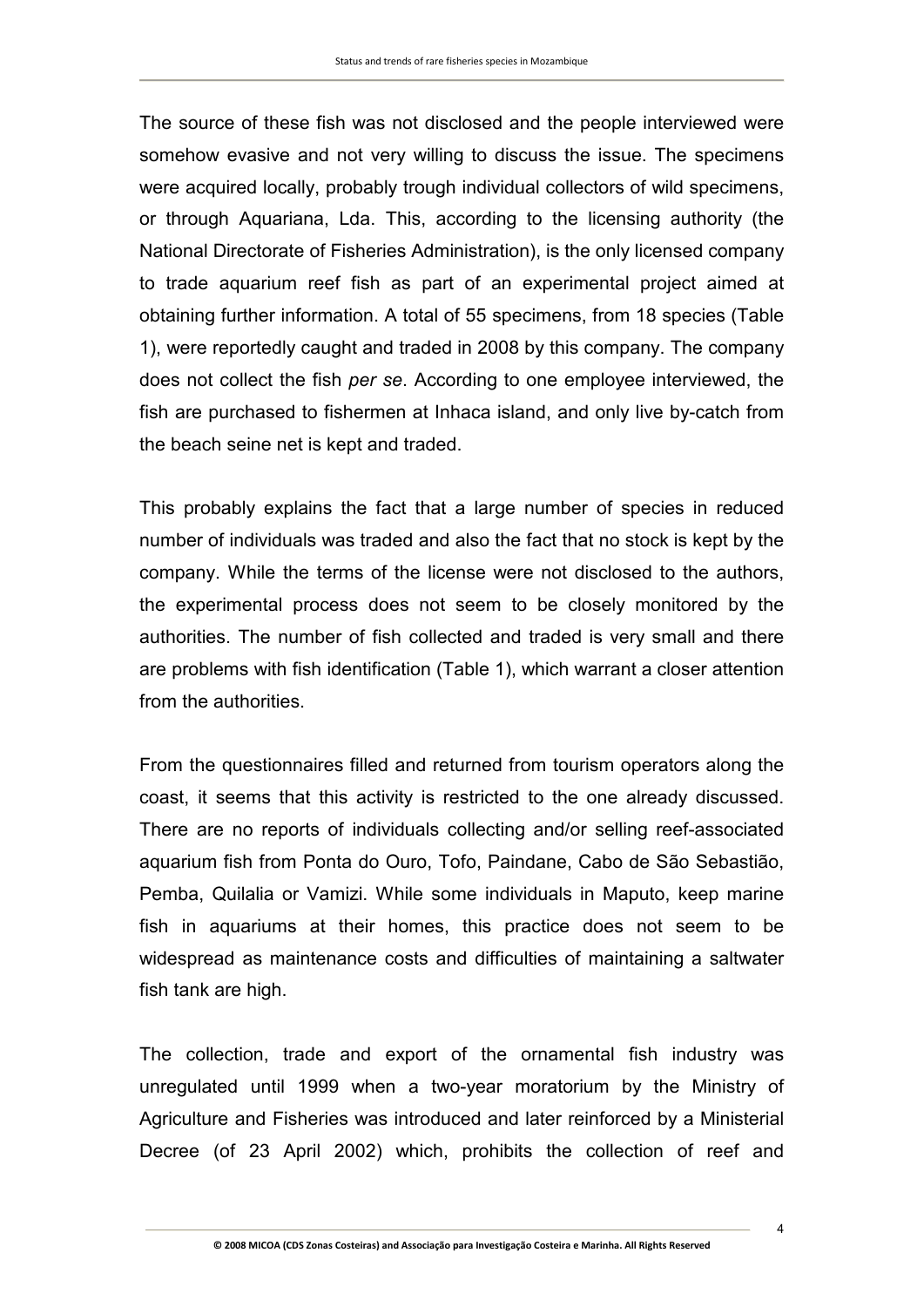ornamental fish in Mozambican waters. Additionally, the acquisition, transport, manipulation, processing, storage, export and trade are also prohibited.

| <b>Family</b>  | <b>Species</b>                      | N° collected              | <b>Observation</b>                                                                                                                                  |
|----------------|-------------------------------------|---------------------------|-----------------------------------------------------------------------------------------------------------------------------------------------------|
|                | Chaetodon auriga                    | 5                         |                                                                                                                                                     |
| Chaetodontidae | Chaetodon vagabundus                | $\overline{4}$            |                                                                                                                                                     |
|                | Heniochus acuminatus                | $\overline{3}$            |                                                                                                                                                     |
|                | Chrisiptera kuiteri                 | $\overline{2}$            | Misidentification.<br>Reported<br>species range is restricted to<br>Sri Lanka and Indonesia.<br>Possibly C. annulata.                               |
| Pomacentridae  | Chromis elerae                      | 4                         | Misidentification.<br>Reported<br>species range is restricted to<br>Indo-west<br>Pacific.<br>the<br>Possibly juvenile<br>Dascyllus<br>trimaculatus. |
|                | Neopomacentrus<br>azysron           | $\overline{7}$            | Misidentification. Species not<br>yet reported<br>to occur<br>in.<br>Mozambique.<br>Possibly<br>Ν.<br>cyanomos.                                     |
| Haemulidae     | <b>Plecthorinchus lineatus</b>      | $\overline{2}$            |                                                                                                                                                     |
|                | Halichoeres blocellatus             | 6                         | Misidentification. Species not<br>reported<br>to<br>in<br>occur<br>Mozambique.                                                                      |
|                | <b>Halichoeres</b><br>margaritaceus | $\overline{2}$            | Misidentification. Not a valid<br>species name.                                                                                                     |
| Labridae       | Stethojulis bandanensis             | $\overline{2}$            | Misidentification. Species not<br>reported<br>to<br>occur<br>in<br>Mozambique nor the Western<br>Indian Ocean region. Possibly<br>S. strigiventer.  |
|                | Thalassoma lunare                   | 1                         |                                                                                                                                                     |
| Holocentridae  | <b>Holocentrus hastatus</b>         | $\overline{7}$            | Misidentification. The reported<br>species range is restricted to<br>the western Atlantic. Possibly<br>Myripristis mudjan.                          |
|                | Myripristis leiognathus             | $\overline{2}$            | Misidentification. The reported<br>species range is restricted to<br>the eastern Pacific. Possibly<br>Myripristis mudjan.                           |
| Diodontidae    | Chilomycterus schoepfi              | 1                         | Misidentification.<br>Reported<br>species range restricted to the<br>western Atlantic.                                                              |
| Apogonidae     | Apogon limenus                      | 6                         | Misidentification. The reported<br>species range is restricted to<br>southwest<br>the<br>Pacific.<br>Possibly A. taeniophorus.                      |
| Muraenidae     | Echidna nebulosa                    | 1                         |                                                                                                                                                     |
| Acanthuridae   | Acanthurus triostegus               | $\ensuremath{\mathsf{3}}$ |                                                                                                                                                     |
| Scaridae       | Scarus ventula                      | $\overline{2}$            | Misidentification. The reported<br>species range is restricted to<br>the Western central Atlantic.<br>Possibly S. scaber.                           |

**Table 1. List of species collected during 2008 by Aquariana, Lda. at Inhaca Island, as part of an experimental fishery (data from the National Directorate for Fisheries Admnistration).**   $\overline{\mathbf{r}}$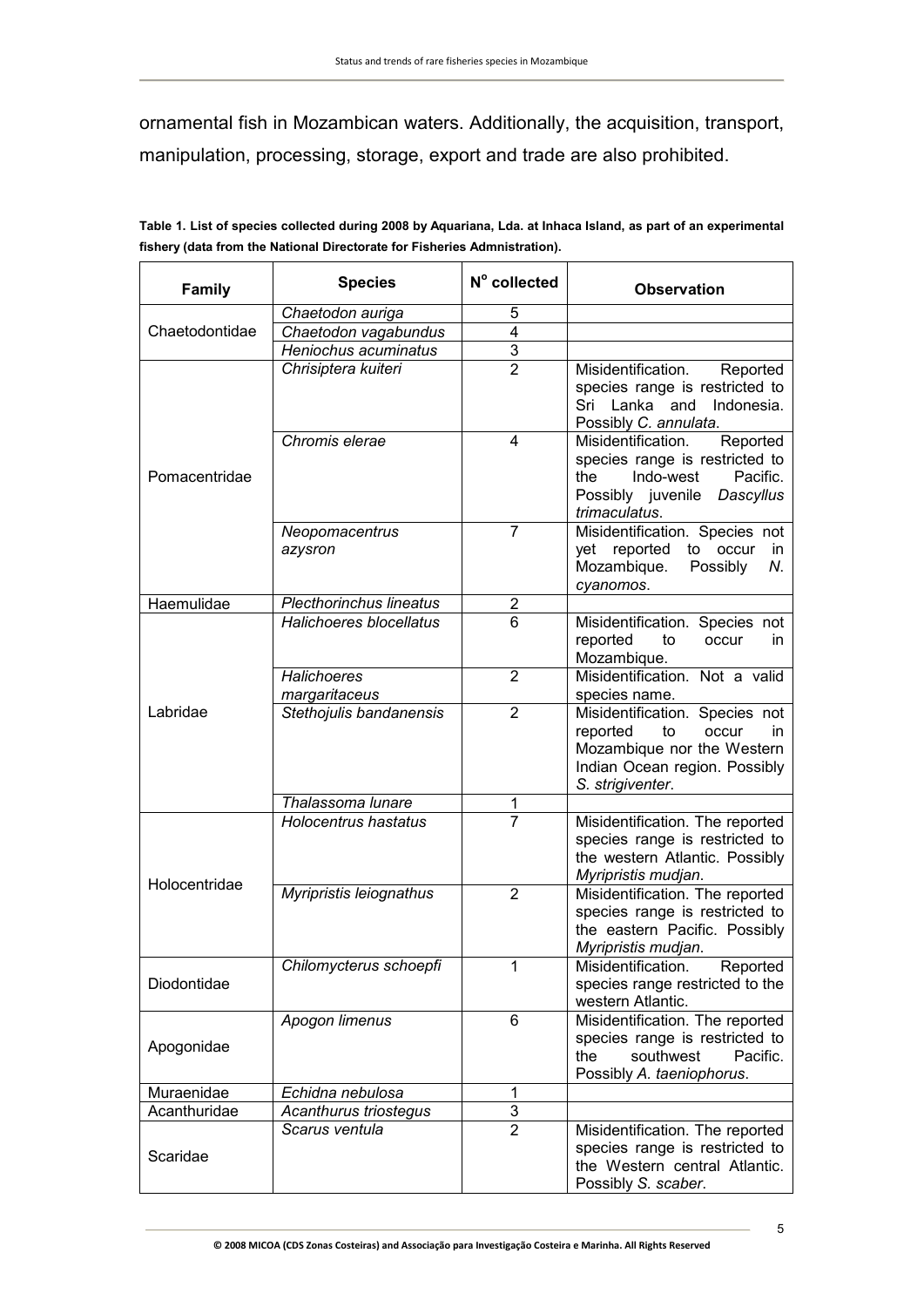# **3.0. Seahorses (***Hippocampus* **spp***.)*

Seahorses (genus *Hippocampus*) are grouped with pipefishes, pipehorses and seadragons as members of the family Syngnathidae. They are of the same order [Syngnathiformes, cf. Smith & Heemstra (1991), Tupper *et al*. (2008), although some authors included these species in the order Gasterosteiformes – Lourie *et al*. (2004)] as cornetfishes, pegasids (sea moths), snipefishes, sticklebacks and trumpetfishes. Worldwide, 33 species of seahorses are recognised (Lourie *et al*., 2004). While a complete description of the biology of the seahorses is beyond the scope of this report, a brief summary is provided, based on information obtained from Lourie *et al*. (2004). Seahorses occupy both temperate and tropical coastal waters, with a distribution from about  $50^{\circ}$  N to  $50^{\circ}$  S. They may usually be found among corals, macroalgae, mangrove roots and seagrasses, but some live on open sandy or muddy bottoms. Certain species may be found in estuaries or lagoons. Seahorses tend to be patchily distributed at low densities. They are particularly susceptible to habitat degradation from human activities. Most seahorse species studied exhibit high site-fidelity and small home range sizes, at least during the breeding season.

The female deposits eggs into the male's brood pouch, where he fertilizes them, protects them, nourishes them, and regulates their environment. Pregnancy lasts about nine to 30 days, depending on the species, the length increasing with latitude and decreasing water temperature. Males of all species studied go through more than one pregnancy in a breeding season. Males release about 100 –300 young per pregnancy, but brood size can range from as few as five, for the small species *Hippocampus zosterae*, to approximately 2000 young by one *H. ingens* male. Brood size increases with male height across species. Young seahorses look like miniature adult seahorses, are fully independent after birth, and receive no further parental care.

About 30 species of pipefishes and seahorses have been identified in Mozambique (Annex 3), but according to Lourie *et al*. (2004), only two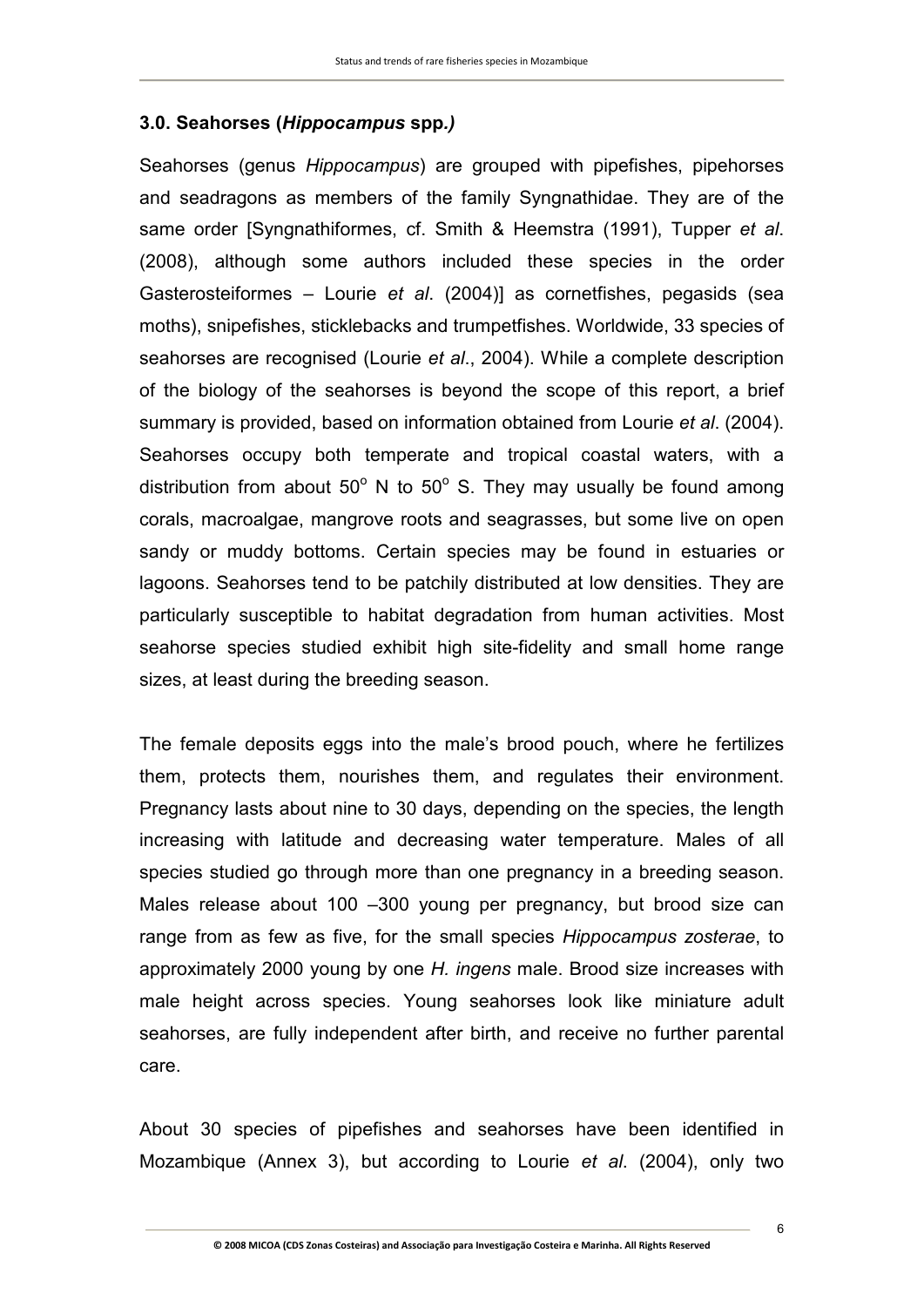seahorse species (*H*. *borboniensis* and *H*. *camelopardalis*) have been confirmed to occur in Mozambique and two other (*H. fuscus* and *H. histrix*) are suspected to occur and await confirmation.

Seahorses are distributed throughout the country (Table 2). Almeida *et al*. (1999), found *H*. *camelopardalis* and *H*. *histrix* in very low numbers at Inhaca island, having classified them as an occasional species. In addition to their patchy occurrence and low density, cryptic behavior and excellent camouflage result in very few sightings. The problematic taxonomy of this group also hinders correct species identification. Seahorses are also usually included in the "others" categories during fisheries assessments.

**Table 2. Distribution of seahorses (***Hippocampus* **spp.) along the Mozambican coastline, as reported in the**  literature. The validity of the nomenclature should, however, be checked (Lourie et al., 2004).

| Location              | <b>Species</b>                                                                 | <b>Source</b>                         |
|-----------------------|--------------------------------------------------------------------------------|---------------------------------------|
| Quirimbas archipelago | Hippocampus histrix                                                            | Gell & Whittington (2002)             |
| Bazaruto archipelago  | H. camelopardalis                                                              | Dutton & Zolho (1990)                 |
| Morrumbene estuary    | H. camelopardalis, H. kuda, H. Day (1974)<br>novaehollandiae                   |                                       |
| Inhaca Island         | H. camelopardalis, H. histrix, H. Smith & Heemstra, (1991);<br>kuda, H. whitei | Kalk (1995); Almeida et al.<br>(1999) |

According to reports from tourism operators, seahorses are not commonly observed in anyone area (except in the Pomene estuary and mangroves at Praia da Barra – Inhambane Bay). One operator from Pemba, reported seeing seahorses as much as five times in 15 years. At Ponta do Ouro, one operator reported seeing on average, one seahorse every two months. Most observations were made while diving, and one operator reported that a seahorse was found entangled in a plastic fishing net at Ponta do Ouro.

Exception made to the study by Almeida *et al*. (1999), no quantitative studies have been conducted on seahorses in Mozambique. At certain locations, e.g. Inhaca Island a decline is apparent from the absence of dried seahorses being sold as souvenirs (N. Raba, pers. com.; A. Macia, pers. com.; pers. obs.; Figure 3). Besides being used as souvenirs, seahorses are traded internationally especially to supply the Asian medicinal market (China being the largest importer with about 20 tons of dried seahorses yearly; Vincent,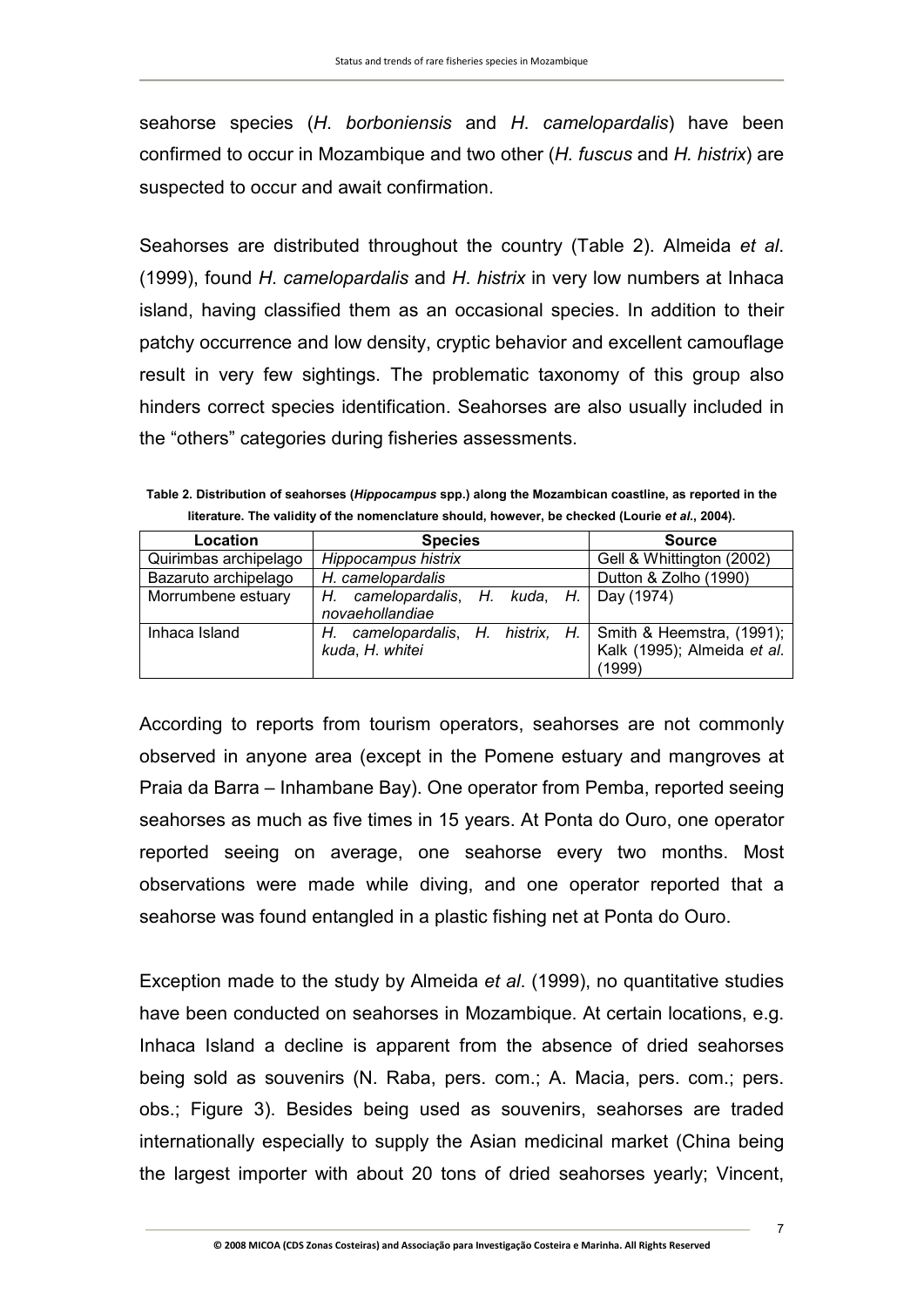1996). While no information is available for Mozambique, which have been known to export dried seahorses (Vincent, 1996; Wilson & Vincent, 1998), a study conducted by McPherson & Vincent (2004) in East Africa, found that both Kenya and Tanzania exported considerable quantities of dried seahorses to the Asian market (between 0.6 – 2.3 ton / year). There are no reasons to believe Mozambique's case would be any different.



**Figure 3. Seahorse from Inhaca island, sold as souvenirs by local women (Photo: Marcos A M Pereira).**

Apart from being assigned to the Appendix II (restricted trade) of the CITES convention since May 2004 (Lourie *et al*., 2004), which Mozambique as been a party since 1981, seahorses are not formally protected by the Mozambican legislation.

# **4.0. Humphead Wraesse (***Cheilinus undulatus)*

Also known as Napoleon wrasse or Maori wrasse, the humphead wrasse is the largest member of the family Labridae attaining 190 kg and +2 m (Sluka, 2000a-c; Choat *et al*., 2006; Sadovy, 2006; Sadovy *et al*., 2003; 2007). The species is a protogynous hermaphrodite (i.e. adults can change sex from female to male), has a low productivity and occurs in naturally low densities in reef-associated areas throughout its geographical range in the Indo-Pacific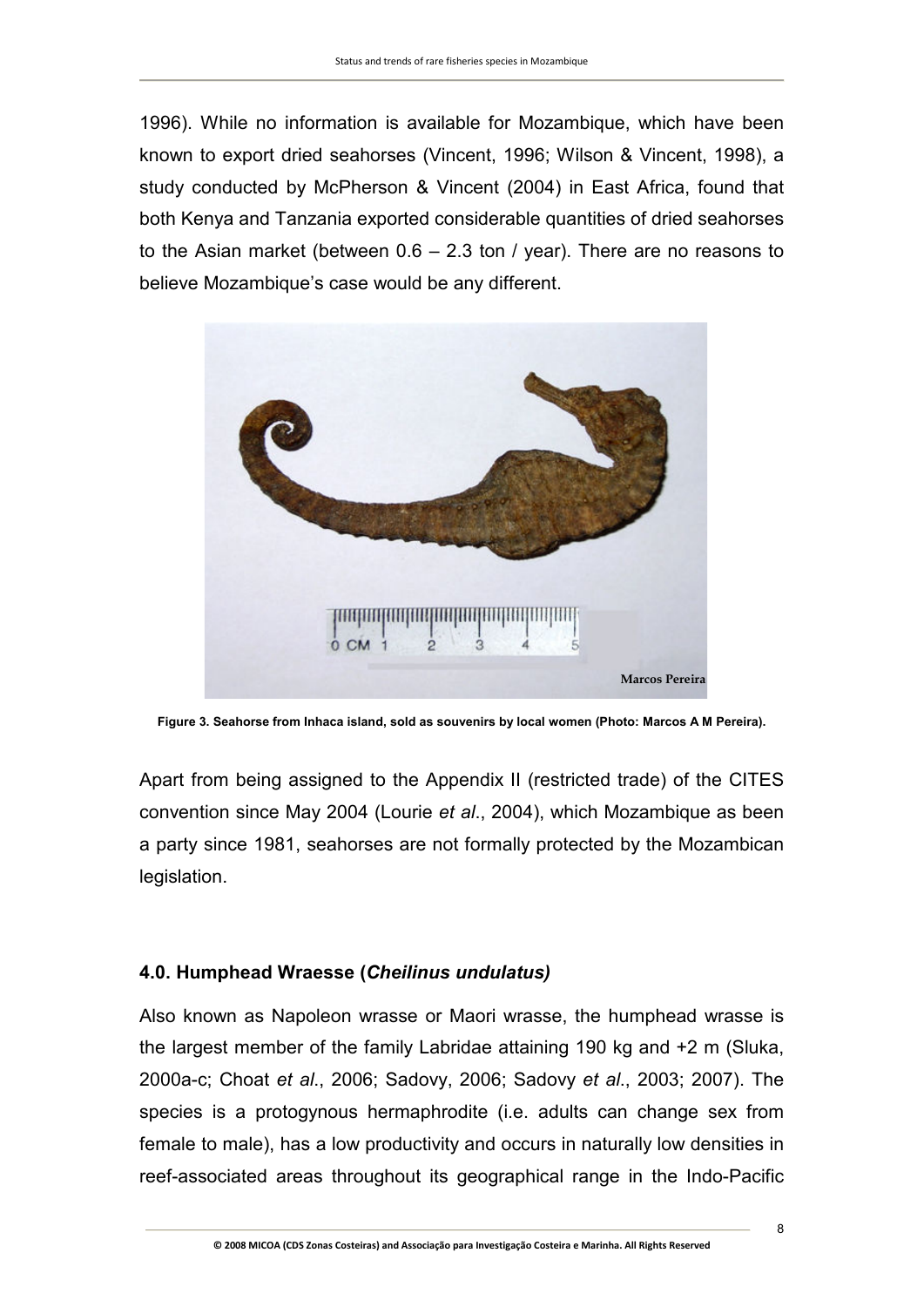(Sadovy *et al*., 2003; 2007). Recorded maximum adult densities rarely exceed 10 fish/10,000  $m^2$  and are at least 10-fold less in areas affected by fishing. The species is one of the most vulnerable to the impacts of fishing in reef fish assemblages. Substantial declines in local abundance have been observed in many locations within the species' range due to several factors, but most prominently because of trade-driven overfishing (Sadovy *et al*., 2003; 2007). The humphead wrasse has a high value in the live reef food fish markets, with recent average retail prices of live fish in the Hong Kong market reaching 60 U\$D/kg (Sadovy *et al*., 2003).

According to the literature and reports from tourism operators, the humphead wrasse is distributed from Inhambane northwards and occurs in very low numbers in the southern limit of its distribution, while reports from Cabo Delgado, were unanimous that this species is relatively more common in this area (Table 3). Apart from the single observation by Maggs *et al*. (2007), no recent published information is available on the peer-reviewed literature about this species, although Smith & Heemstra (1991) reported that the species occurs in the Indo-Pacific, south to Inhaca island.

| Location                      | Size (cm) | Common?           | <b>Source</b>              |
|-------------------------------|-----------|-------------------|----------------------------|
| Vamizi island, Cabo Delgado   | + 80      | Yes               | Silva.<br>М.<br>(pers.     |
|                               |           |                   | com)                       |
| Quilalia island, Cabo Delgado | $+80$     | Yes               | Joubert.<br>В.<br>(pers.   |
|                               |           |                   | com)                       |
| Quirimbas archipelago         | 2         | っ                 | Whittington<br>al.<br>et   |
|                               |           |                   | (1998)                     |
| Pemba, Cabo Delgado           | $+80$     | fish<br>(5<br>Yes | Р.<br>Jacobs.<br>(pers.    |
|                               |           | together)         | com)                       |
| 12 mile reef, Bazaruto        |           | No (1 fish)       | Maggs <i>et al.</i> (2007) |
| Paindane/Jangamo,             | 40-60     | No (< 4)          | Bell, A. (pers. com.)      |
| Inhambane                     |           |                   |                            |

**Table 3. Distribution of the humphead wrasse (***Cheilinus undulatus***) along the Mozambican coast.** 

The humphead wrasse is a major attraction for the diving industry and although, it is a highly desired commercial species elsewhere (Sadovy *et al*., 2003, 2007), its apparent rareness in Mozambique, may imply it is not an important fishery species, although artisanal and subsistence fishermen will consume and also sell it (as reported for Vamizi island; Silva, I. M. pers. com.).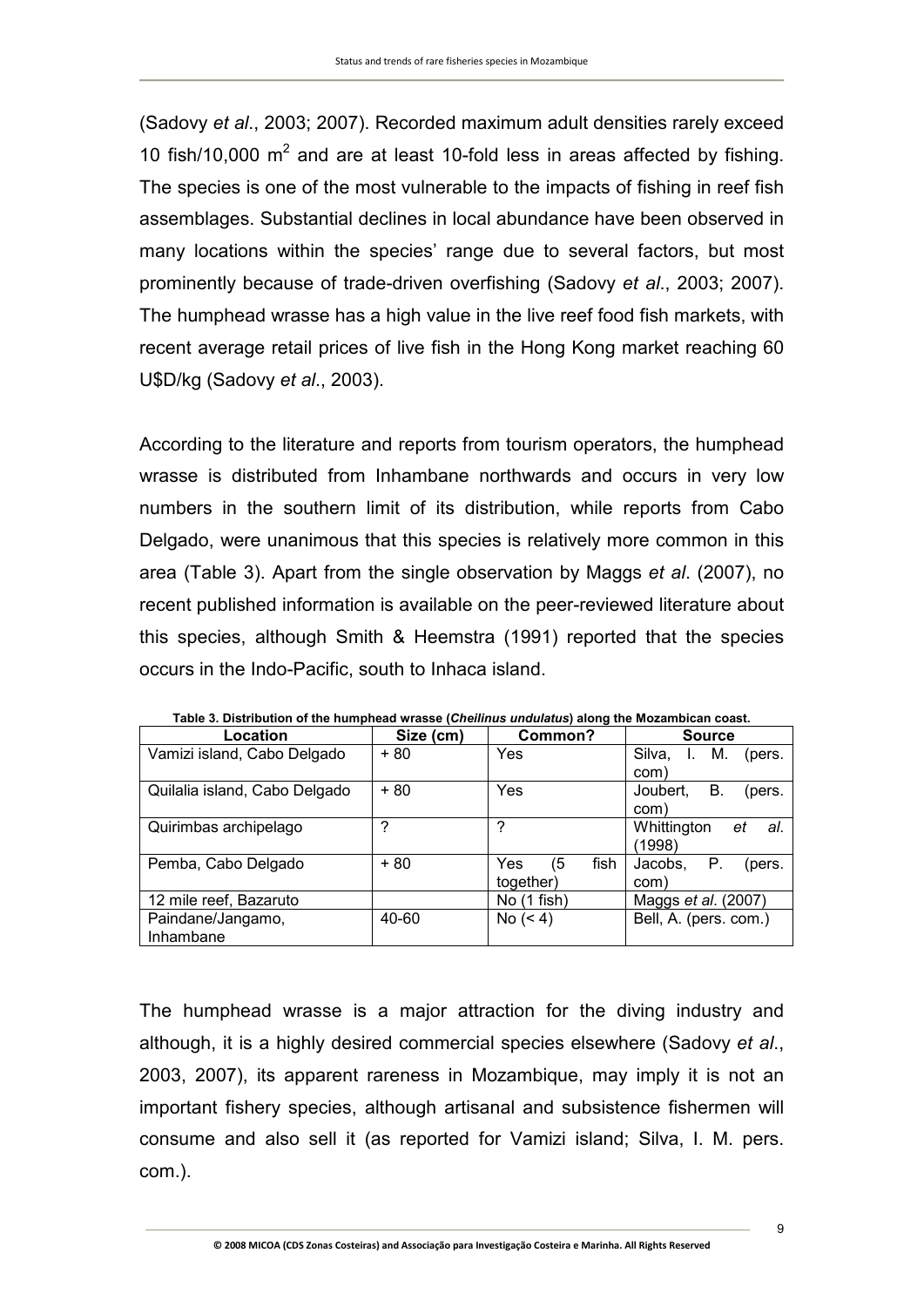The lack of quantitative information and distribution records in Mozambique prevents any assessment of the status of this species and such a study is reckoned urgent. As is the case of seahorses, the humphead wrasse is currently not protected in Mozambique, although it is has been listed in Appendix II of the CITES convention since October 2004 (Sadovy *et al*., 2007).

# **5.0. Conclusion and Recommendations**

The present report constitutes a preliminary attempt to compile information on the uses, trends and legal status of three largely ignored group of marine fishes: reef-associated aquarium fishes, seahorses (*Hippocampus* spp.) and the humphead wrasse (*Cheilinus undulatus*). There is a general lack of published information and studies in the country, which prevent further analysis of the trends, uses and conservation status of the concerned species. None of the species discussed is currently under any form of legal protection in the country, despite the fact that both seahorses and the humphead wrasse were included, in 2004, in Appendix II of the CITES convention, and there are apparent signs of decline of their populations.

Urgent population assessments are needed for these species, especially seahorses and the humphead wrasse, including their distribution, threats and conservations status. A rigours control and monitoring should be enforced on the reef-associated aquarium fish experimental fishery, in order to provide the much sough-after information to feed into management and conservation of these resources.

# **6.0. Acknowledgements**

A large group of people responded to the questionnaire and contributed with information. In this regard the following are especially thanked: Andrew Bell, Christine Read, Stuart Mather-Pike, Simon Pierce, Andrea Marshal, Isabel Marques da Silva, Pieter Jacobs, Angie Gullan, Brendon Joubert and Marcus Trerup. Eduardo Videira is thanked for discussions and comments to the report.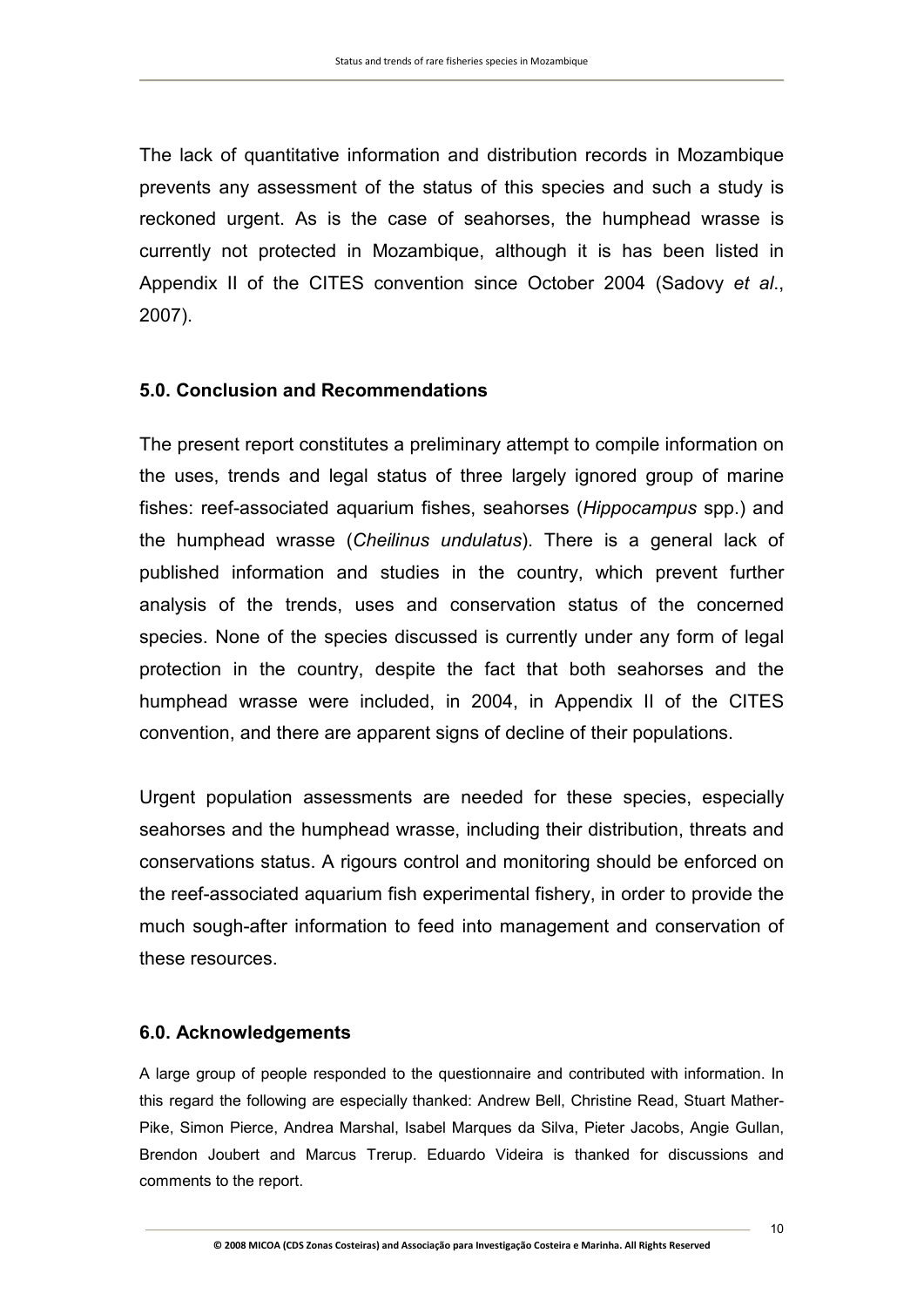#### **7.0. References**

- Almeida, A. J., L. Saldanha & E. André (1999). Fishes of the seagrass beds of the Inhaca Island (Mozambique): community structure dynamics. *Arquivos do Museu Bocage*, **3**: 265-286.
- Brichard, P. J. (1980). Report to the government of Mozambique on the organization of the ornamental fish trade. Rome, FAO. 57 pp.
- Choat, J. H., C. R. Davies, J. L. Ackerman & B. D. Mapstone (2006). Age structure and growth in a large teleost, *Cheilinus undulatus*, with a review of size distribution in labrid fishes. *Marine Ecology Progress Series*, **318**: 237-246.
- Day, J. H. (1974). The ecology of Morrumbene estuary, Moçambique. *Transactions of the Royal Society of South Africa*, **41**: 43-97.
- Dutton, T. P. & R. Zolho (1990). Conservation master plan for sustainable development of the Bazaruto Archipelago, Republic of Moçambique. 75 pp. WWF/SANF Report.
- Eichler, J. W. (1981)**.** Feasibility of exporting ornamental fish from Mozambique and particularly reactivating their export from lake Nyasa. Rome, FAO. 64 pp.
- Gell, F. R. & M. W. Whittington (2002). Diversity of fishes in seagrass beds in the Quirimba Archipelago, northern Mozambique. *Marine and Freshwater Research*, **53**: 115-121.
- Kalk, M. (ed) (1995). The natural history of Inhaca Island, Moçambique.  $3^{rd}$  edition. Johannesburg, Witwatersrand University Press. 395 pp.
- Lourie, S. A., S. J. Foster, E. W. T. Cooper & A. C. J. Vincent (2004). A guide to the identification of seahorses. Washington, D.C., University of British Columbia/WWF. 114 pp.
- Maggs, J. Q., M. H. Schleyer & E. Videira (2007). Ichthyofauna of the Bazaruto Archipelago: A preliminary study. *ORI Unpublished Repor*t **245**. Durban, SAAMBR. 13 pp.
- McPherson, J. M. & A. C. J. Vincent (2004). Assessing East African trade in seahorse species as a basis for conservation under international controls. *Aquatic Conservation: Marine and Freshwater Ecosystems*, **14**: 521-538.
- Motta, H. (2000). Ornamental fish and coral trade in Mozambique. Presented at the workshop "Policy Options for the Sustainable Use of Coral Reefs and Associated Coastal Ecosystems". Mombassa, 19-22 June 2000. Kenyan Marine Fisheries Research Institute.
- Palha de Sousa, L. (1996). O estado actual de conhecimento dos recursos pesqueiros de Moçambique - Perspectivas para o futuro. In: Proceedings of the Wokshop "O Papel da Investigação na Gestão da Zona Costeira", 24-25 April 1996 Maputo. 50-58 pp. UEM.
- Pereira, M. A. M. (2000). Preliminary checklist of reef-associated fishes of Mozambique. 21 pp. Maputo, MICOA.
- Pereira, M. A. M. & M. H. Schleyer (2005). A diver and diving survey in southern Mozambique. In: Souter, D. & O. Lindén (eds). Coral reef degradation in the Indian Ocean: status report 2005**.** 184-192 pp. Kalmar, CORDIO.
- Rodrigues, M. J. & H. Motta (1998). A problemática da exploração dos peixes ornamentais. Internal report. Maputo, Unidade de Gestão Costeira – MICOA. 4 pp.
- Rodrigues, M. J., H. Motta, M. W. Whittington & M. Schleyer (2000). Coral reefs of Mozambique. In: McClanahan, T. R., C. Sheppard & D. Obura (eds). Coral reefs of the Indian Ocean: their ecology and conservation, 111-133 pp. New York, Oxford University Press.
- Sadovy, Y. (2006). Napoleon fish (Humphead wrasse), *Cheilinus undulatus*, trade in southern China and underwater visual census survey in southern Indonesia. Gland, IUCN. 25 pp.
- Sadovy, Y., M. Kulbicki, P. Labrosse, Y. Letourneur, P. Lokani & T. J. Donaldson (2003). The humphead wrasse, Cheilinus undulatus: synopsis of a threatened and poorly known giant coral reef fish. *Reviews in Fish Biology and Fisheries*, **13**: 327-364.
- Sadovy, Y., A. E. Punt, W. Cheung, M. Vasconcellos, S. Suharti & B. D. Mapstone (2007). Stock assessment approach for the Napoleon fish, Cheilinus undulatus, in Indonesia. A tool for quotasetting for data-poor fisheries under CITES Appendix II Non-Detriment Finding requirements. FAO Fisheries Circular, Nº 1023. Rome, FAO. 71pp.
- Schleyer, M. H., D. Obura, H. Motta & M. J. Rodrigues (1999). A preliminary assessment of coral bleaching in Mozambique. Unpublished Report  $N^{\circ}$  168. Durban, SAAMBR. 16 pp.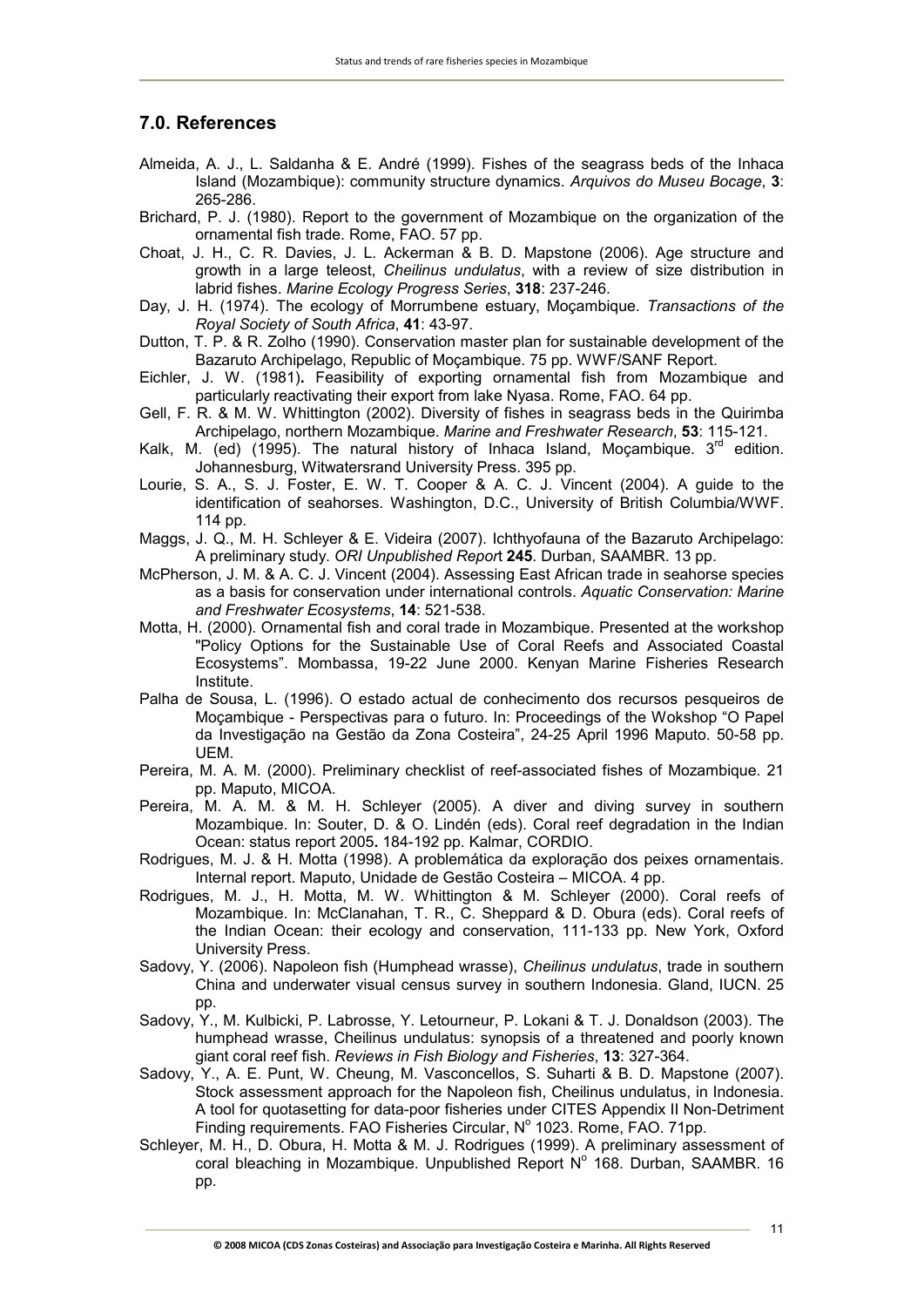- Sluka, R. D. (2000a). Grouper and Napoleon wrasse ecology in Laamu atoll, Republic of Maldives: Part 1. Habitat, behavior, and movement patterns. *Atoll Research Bulletin*, **491**: 1-26.
- Sluka, R. D. (2000b). Grouper and Napoleon wrasse ecology in Laamu atoll, Republic of Maldives: Part 2. Timing, location, and characteristics of spawning aggregations. *Atoll Research Bulletin*, **492**: 1-15.
- Sluka, R. D. (2000c). Grouper and Napoleon wrasse ecology in Laamu atoll, Republic of Maldives: Part 3. Fishing effects and management of the live fish-food trade. *Atoll Research Bulletin*, **493**: 1-18.
- Smith, M. M. & Heemstra (eds.) (1991). Smith's sea fishes. Johannesburg, Southern Book Publishers.
- Tupper, M., A. Tewfik, M. K. Tan, S. L. Tan, L. H. Teh, M. J. Radius, S. Abdullah (2008). ReefBase: A Global Information System on Coral Reefs [Online]. Available from: http://www.fishbase.org [data de acesso: 30 Outubro 2008].
- Vincent, A. C. J. (1996). The international trade in seahorses. Cambridge, TRAFFIC International. 163 pp.
- Whittington, M. W., C. M. António, M. S. Heasman, M. Myers & D. Stanwell-Smith (1998). Marine Biological and Resource Use Surveys of the Quirimba Arquipelago, Mozambique. Technical Report 6: Results Summary and Management Recommendations. 49 pp. Maputo, SEE/MICOA.
- Whittington, M., M. A. M. Pereira, M. Gonçalves & A. Costa (2000). An investigation of the ornamental fish trade in Mozambique. Phase I: Information macrodiagnostic and project appraisal. 33 pp. A Report for the Coastal Management Unit – MICOA, Maputo.
- Wilson, M. J. & A. C. J. Vincent (1998). Preliminary success in closing the life cycle of exploited seahorse species, Hippocampus spp., in captivity. *Aquarium Sciences and Conservation*, **2**: 179-196.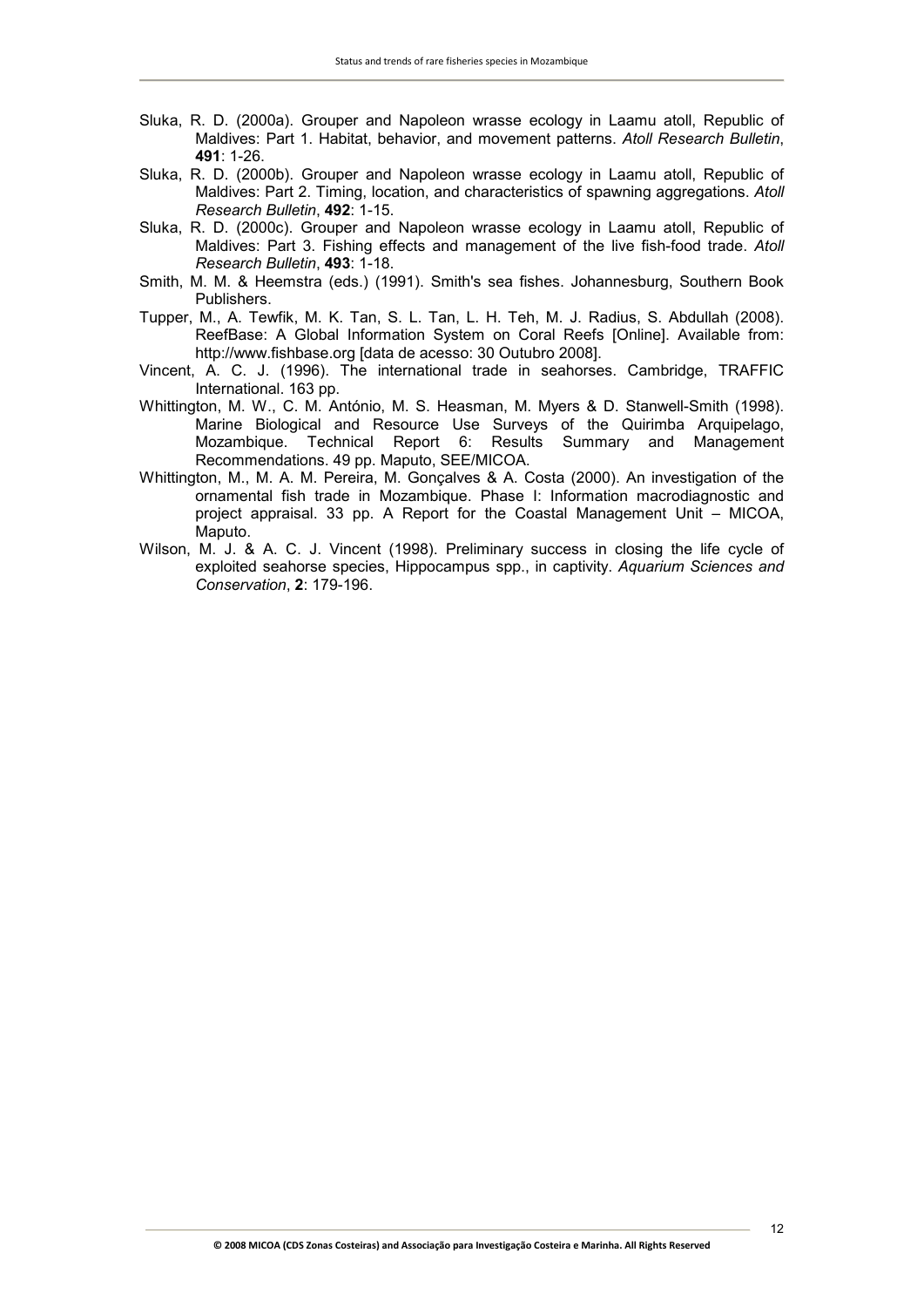#### **Annex 1. Questionnaire used to collect data from tourism operators and other relevant individuals along the Mozambican coastline.**



#### **Associação para Investigação Costeira e Marinha**

#### **MOZAMBIQUE RARE FISH SPECIES SURVEY**

#### **QUESTIONNAIRE**

**1. GENERAL DATA**  The present questionnaire was designed to help AICM assess the status and trends of rare fish species in Mozambique, as part of a project commissioned by the Centre for Sustainable Development of Coastal Zones (MICOA). Please respond to the best of your ability and add further information if necessary. No personal information will be disclosed and is only being collected for clarification purposes. For further information please contact: Marcos A M Pereira, MSc. General Director Associação para Investigação Costeira e Marinha (AICM) Email: aicm001@gmail.com; marcospereira@gmx.net Cell: 823996200 Maputo, Mozambique Thank you.

- **a. Your Name:**
- **b. Institution/Lodge/Dive School:**
- **c. Email:**
- **d. Cellphone number:**
- **e. Geographic area you are familiar with:**
- **f. Your main activity (fishing/diving/etc.):**

#### **2. HUMPHEAD (NAPOLEON) WRASSE**

- **a. Have you ever seen a humphead (Napolean) wrasse in your area?** Yes \_\_\_\_ No \_\_\_\_
- **b. Where:**
- Underwater, while diving \_\_\_\_ Caught while fishing \_\_\_\_ Fishermen catches \_\_\_\_ Market \_

**c. Are humphead wrasses common in your area?** Yes \_\_\_\_ No \_\_\_\_

- d. What is the average size of humphead wrasses in your area: <40 cm \_\_\_\_ 40-80 cm \_\_\_\_ >80 cm \_\_\_
- **f. Have you noticed any change in the number of humphead wrasses in the last 5 years?**
- **g. Any other information on this species you want to share (e.g. prices, etc.)?**
- **3. SEAHORSES**
- **a. Have you ever seen seahorses in your area?** Yes \_\_\_\_ No \_\_\_\_
- **b. Where:**
- Underwater, while diving \_\_\_\_\_ Fishermen catches\_\_\_\_\_ Market/curio shop \_\_\_
- **c. Are seahorses common in your area?** Yes \_\_\_\_ No \_\_\_\_\_
- **d. Have you noticed any change in the number of seahorses in your area in the last 5 years?**
- **e. Any other information on this species you want to share (e.g. prices, etc.)?**
- **4. AQUARIUM REEF FISH**
- **a. Are you aware of anyone collecting/keeping/selling aquarium reef fish in your area?**
- **b. If yes, which species?**
- **c. Does this collection/keeping/selling constitute a problem in your area?**

**Any other information you want to share on the above?** 

**Do you wish to remain anonymous or we may acknowledge your contribution in the report?** 

**Do you wish to receive the final report arising from this survey?** 

**Many Thanks!**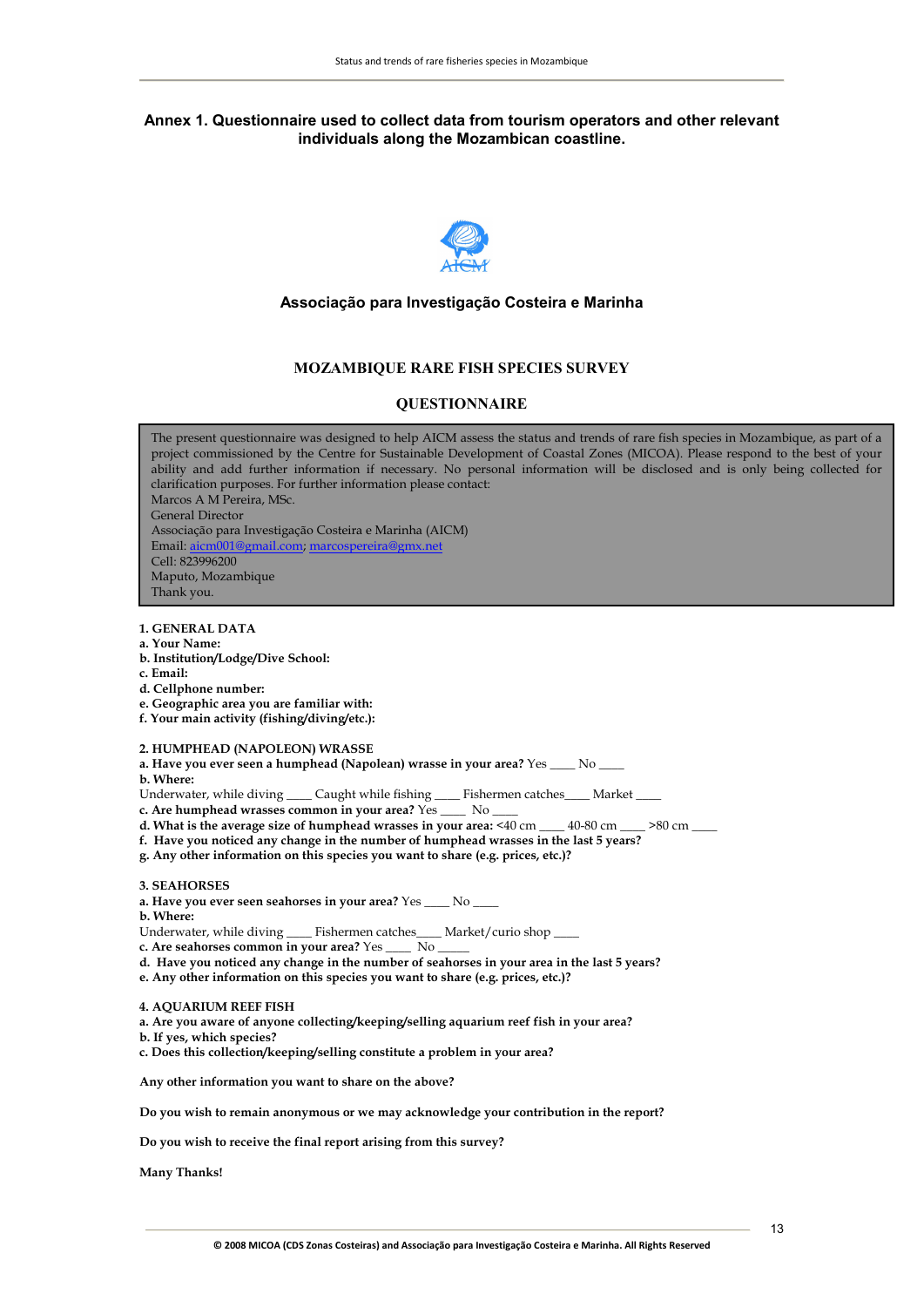#### **Annex 2. Checklist of aquarium fish species displayed at restaurants in Maputo**

**Family Chaetodontidae**  *Heniochus acuminatus* 

**Family Ephippidae**  *Tripterodon orbis* 

**Family Gobiidae**  *Youngeichthys nebulosus* 

**Family Haemulidae**  *Plectorhinchus flavomaculatus* 

**Family Lutjanidae**  *Lutjanus fulviflama* 

*Lutjanus kasmira* 

**Family Monodactylidae**  *Monodactylus argenteus* 

**Family Muraenidae**  *Echidna nebulosa* 

**Family Pomacentridae**  *Amphiprion allardi Dascyllus trimaculatus* 

**Family Scorpaenidae** *Pterois miles Pterois volitans* 

**Family Serranidae**  *Epinephelus malabaricus* 

**Family Sparidae**  *Acanthopagrus berda*